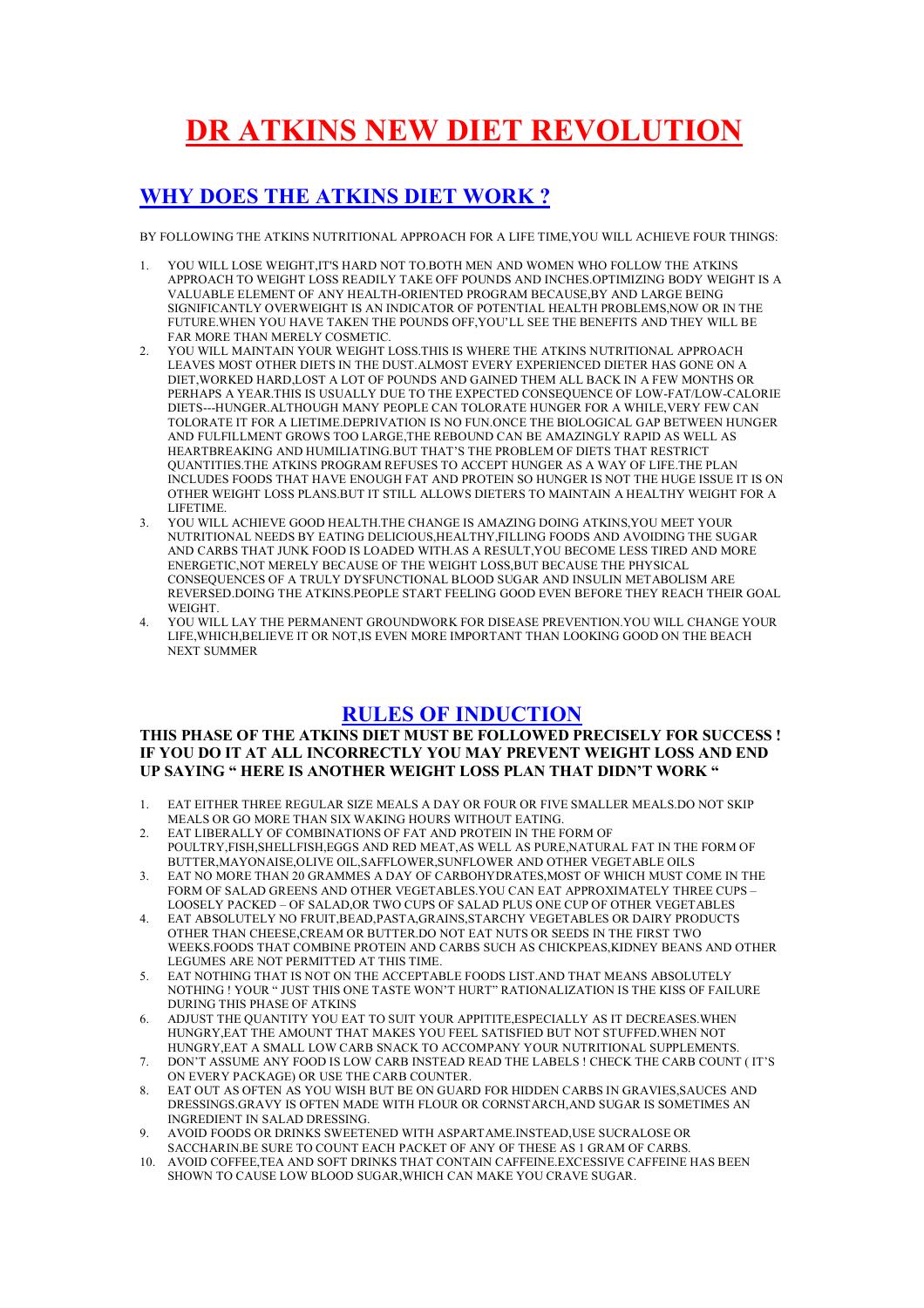- 11. DRINK AT LEAST 230ML GLASSES OF WATER EACH DAY TO HYDRATE YOUR BODY,AVOID CONSTIPATION AND FLUSH OUT THE BY PRODUCTS OF BURNING FAT.
- 12. IF YOU ARE CONSTIPATED,MIX A TABLESPOON OR MORE OF PSYLLIUM HUSKS IN 230ML OR MORE OF WATER AND DRINK DAILY

# **ACCEPTABLE FOODS**

# **FOODS YOU MAY EAT LIBERALLY**

**ALL FISH INCLUDING** : TUNA,SALMON,SOLE,TROUT,FLOUNDER,SARDINES,HERRING **ALL FOWL INCLUDING** : CHICKEN,TURKEY,DUCK,GOOSE,POUSSIN,QUAIL,PHESANT. **ALL SHELLFISH INCLUDING** : OYSTERS,MUSSELS,LOBSTER,CLAMS,SQUID,PRAWNS,CRABMEAT. **ALL MEAT INCLUDING** : BEEF,PORK,LAMB,BACON,VEAL,HAM,VENISON. **ALL EGGS INCLUDING** : SCRAMBLED,FRIED,POACHED,SOFT BOILED,HARD BOILED,DEVILED,OMELETTES

PROCESSED MEATS SUCH AS HAM,BACON,PEPPERONI,SALAMI,HOTDOGS AND OTHER LUNCHEON MEATS AND SOME FISH MAY BE CURED WITH ADDED SUGAR AND WILL CONTRIBUTE CARBS.TRY TO AVOID MEAT AND FISH PRODUCTS CURED WITH NITRATES,WHICH ARE KNOWN CARCINOGENS.ALSO BEWARE OF PRODUCTS THAT ARE NOT EXCLUSIVELY MEAT,FISH OR FOWL,SUCH AS IMITATION FISH,MEATLOAF AND BREADED FOODS.FINALLY DO NOT CONSUME MORE THAN FOUR OUNCES OF OFFAL A DAY.

# **OTHER FOODS ACCEPTABLE DURING INDUCTION**

### **CHEESE**

YOU CAN CONSUME  $90 - 110$  g  $(3 - 4$  oz) DAILY OF THE FOLLOWING FULL FAT,FIRM AND SEMI SOFT AGED CHEESES INCLUDING :

CHEDDER,COW,SHEEP AND GOAT CHEESE,CREAM CHEESE,GOUDA,MOZZERELLA,ROQUEFORT,SWISS.

# **SALAD VEGETABLES**

YOU CAN HAVE  $230 - 340 g (8 - 12 oz)$  PER DAY

ALFA SPROUTS,BOK CHOY,CELERY,CHICORY,CHIVES,CUCUMBER,DAIKON,FENNEL,LAMBíS LETTUCE,LETTUCE,MUSHROOMS,PARSLEY,PEPPERS,RADICCHIO,RADISHES,ROCKET,ROMAINE LETTUCE, SORREL

THESE SALAD VEGGIES ARE HIGH IN PHYTONUTRIENTS AND PROVIDE A GOOD SOURCE OF FIBRE. ALL CHEESES HAVE SOME CARB CONTENT,THE QUANTITY YOU EAT SHOULD BE GOVERNED BY THET KNOWLEDGE,THE RULE OF THUMB IS TO COUNT 30 g OF CHEESE AS EQUIVALENT TO ONE GRAM OF CARB.NOTE THAT COTTAGE CHEESE AND OTHER FRESH CHEESES ARE NOT PERMITTED DURING INDUCTION.NO DIET CHEESE,CHEESE SPEADS OR WHEY CHEESES ARE PERMITTED.INDIVIDUALS WITH KNOWN YEAST SYMPTONS,DAIRY ALLERGY OR CHEESE INTOLERANCE MUST AVOID CHEESE.IMITATION CHEESE PRODUCTS ARE NOT ALLOWED EXCEPT FOR SOY OR RICE CHEESE – BUT CHECK THE CARB CONTENT.

# **OTHER VEGGIES**

YOU CAN HAVE 140 - 200g (5 - 7oz) PER DAY IF SALAD DOES NOT EXCEED 230g(8oz) THESE VEGGIES ARE SLIGHTLY HIGHER IN CARB CONTENT THAN THE SALAD VEGGIES

ARTICHOKE,ASPARAGUS,AUBERGINE,BAMBOO,BEAN SPROUTS,BROCCOLI,BROCCOLI RABE,BRUSSEL SPROUTS,CABBAGE,CAULIFLOWER,CELERY ROOT,CHARD,COURGETTES,DANELION GREENS,FRENCH BEANS,KALE,KOHLRABI,LEEKS,MANGE-TOUT PEAS,OKRA,ONION,PUMPKIN,RHUBARB,SAURKRAUT,SPRING ONIONS,SPRING GREENS,SPAGHETTI SQUASH,TOMATO,TURNIPS,WATER CRESS

IF A VEGETABLE,SUCH AS SPINICH OR TOMATO,COOKS DOWN SIGNIFICANTLY,IT MUST BE MEASURED RAW SO AS NOT TO UNDERESTIMATE IT'S CARB CONTENT.

#### SALAD GARNISHES

CRUMBLED CRISP BACON,GRATED CHEESE,MINCED HARD BOILED EGG,SAUTEED MUSHROOMS,SOUR CREAM

### **SPICES**

ALL SPICES TO TASTE,BUT MAKE SURE NONE CONTAIN ADDED SUGAR

### **HERBS**

BASIL,CAYENNE,CORIANDER,DILL,GARLIC,GINGER,OREGANO,PEPPER,ROSEMARY,SAGE,TARRAGON,THYME FOR SALAD DRESSING USE OIL AND VINEGAR(BUT NOT BALSAMIC VINEGAR,WHICH CONTAINS SUGAR) OR LEMON JUICE AND HERBS AND SPICES.PREPARED SALAD DRESSINGS WITHOUT ADDED SUGAR AND NO MORE THAN TWO CARBS PER TABLESPOON SERVING ARE ALSO FINE

### **FATS AND OILS**

MANY FATS,ESPECIALLY CERTAIN OILS,ARE ESSENTIAL TO GOOD NUTRITION.OLIVE OIL IS PARTICULARY VALUABLE.ALL OTHER VEGETABLE OILS ARE ALLOWED,THE BEST BEING CONOLA,WALNUT,SOYBEAN,GRAPESEED,SESAME,SUNFLOWER AND SAFFLOWER OILS,ESPECIALLY IF THEY

ARE LABELED "COLD PRESSED" OR "EXPELLER PRESSED " DO NOT COOK POLYUNSATURATED OILS, SUCH AS CORN,SOYBEAN AND SUNFLOWER OIL,AT HIGH TEMPERATURES OR ALLOW TO BROWN OR SMOKE.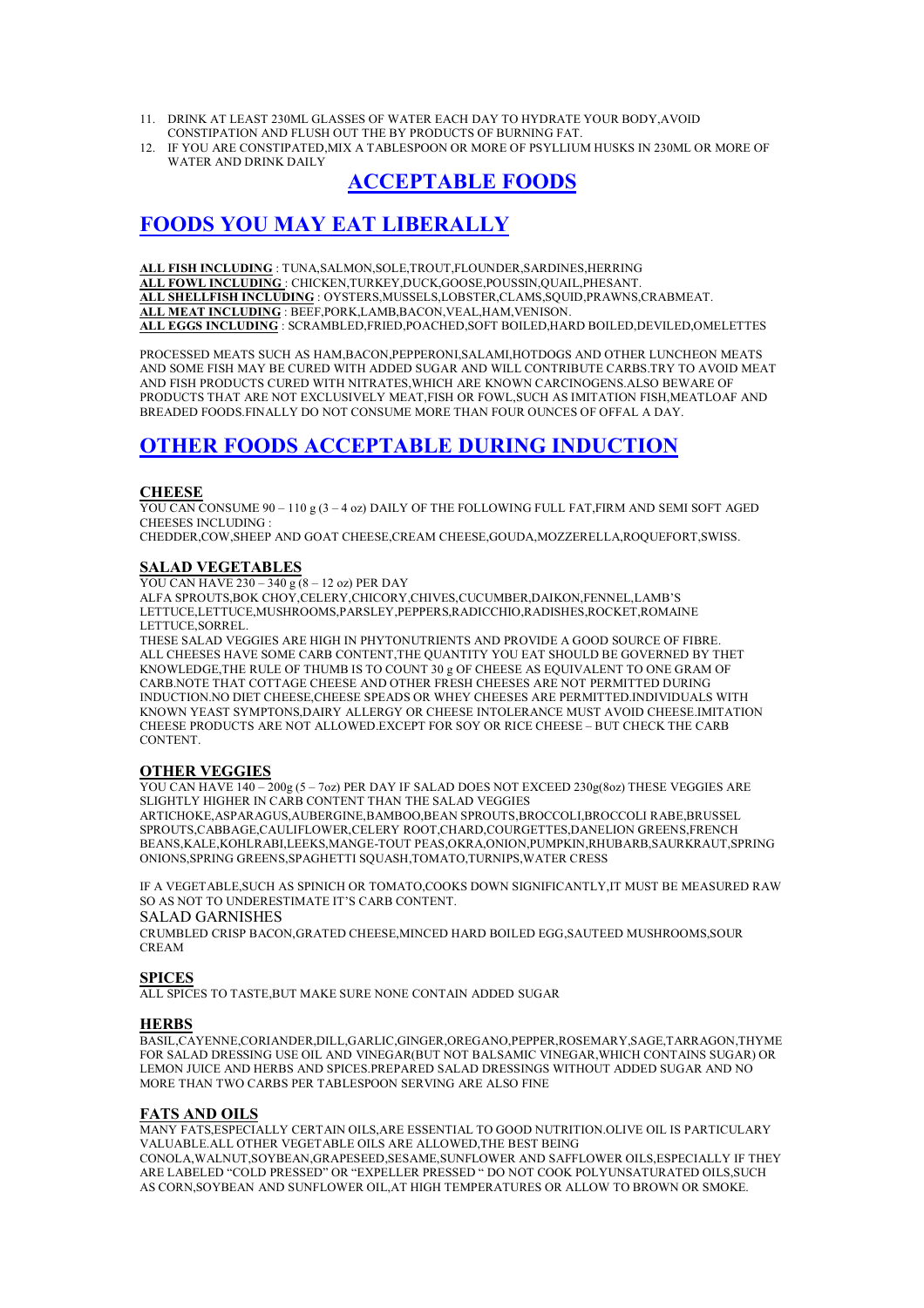BUTTER IS ALOWED.MARGARINE SHOULD BE AVOIDED.NOT BECAUSE OF IT'S CARB CONTENT.BUT BECAUSE IT IS USUALLY MADE OF TRANS FATS ( HYDROGENATED OILS )WHICH ARE A SERIOUS HEALTH HAZARD.(SOME NON HYDROGENATED MARGAIRINES ARE AVAILABLE IN HEALTH FOOD SHOPS) YOU NEED NOT REMOVE THE SKIN AND FAT FROM MEAT OR FOWL.SALMON AND OTHER COLD WATER FISH ARE AN EXCELLENT SOURCE OF OMEGA-3 FATTY ACIDS. I CANNOT STRESS STRONGLY ENOUGH THAT TRYING TO DO A LOW FAT VERSION OF ATKINS WILL

INTERFERE WITH FAT BURNING AND DERAIL YOUR WEIGHT LOSS

#### **BEVERAGES**

CLEAR BROTH/BOUILLON ( NOT ALL BRANDS;READ LABEL) SODA WATER,CREAM ( DOUBLE,WHIPPING OR SINGLE);LINIT TO TWO TO THREE TABLESPOONS A DAY;NOTE CARB CONTENT DECAFFEINATED COFFEE OR TEA

EXCESSIVE CAFFEINE MAY CAUSE UNSTABLE BLOOD SUGAR AND SHOULD BE AVOIDED BY THOSE WHO SUSPECT THEY ARE CAFFEINE DEPENDENT,EVERYONE SHOULD TRY TO AVOID CAFFEINE.GRAIN BEVERAGES(COFFEE SUBSTITUTES) ARE NOT ALLOWED.ALCOHOLIC BEVERAGES ARE ALSO NOT PERMITTED DURING INDUCTION; THOSE LOW IN CARBOHYDRATES ARE AN OPTION,IN MODERATION,IN LATER PHASES. HERB TEA ( WITHOUT BARLEY OR ANY FRUIT SUGAR ADDED) LEMON JUICE OR LIME JUICE ( NOTE THAT EACH CONTAINS  $2-8$  GRAMS CARB PER OZ) LIMIT TO  $2-3$ TABLESPOONS MINERAL WATER SPRING WATER

WATER

#### **ARTIFICIAL SWEETNERS**

YOU MUST DETERMINE WHICH ARTIFICIAL SWEETNERS AGREE WITH YOU,BUT THE FOLLOWING ARE ALLOWED: SUCRALOSE ( SPLENDA) SACCHARIN,CYCLAMATE,ACESULFAME-K.NATURAL SWEETNERS ENDING IN THE SUFFIX "-OSE" SUCH AS MALTOSE, FRUCTOSE ETC.., SHOULD BE AVOIDED.HOWEVER CERTAIN SUGAR ALCHOLS SUCH AS MALTITOL DO NOT AFFECT BLOOD SUGAR AND ARE ACCEPTABLE. SACCHARIN HAS BEEN EXTENSIVELY STUDIED AND HRMFUL EFFECTS WERE PRODUCED IN THE LAB WHEN FED TO RATS ONLY IN EXTREMELY HIGH DOSES.THE U.S FOOD AND DRUG ADMINISTRATION ( FDA) HAS REMOVED SACCHARIN FROM IT'S LIST OF CARCINOGENS, BASING IT'S DECISION UPON A THOROUGH REVIEW OF THE MEDICAL LITERATURE AND THE NATIONAL INSTITUTE OF SCIENCEíS STATEMENT THAT THERE IS " NO CLEAR ASSOCIATION BETWEEN SACCHAIN AND HUMAN CANCER." IT CAN BE SAFELY CONSUMED IN MODERATION,MEANING NO MORE THAN 3 PACKETS A DAY.SACCHARIN IS MARKETED AS SWEETEX OR SUCRON.WE DISCOURAGE THE USE OF ASPARTAME ( MARKETED AS

NUTRASWEET, HERMESETAS AND CANDAREL BECAUSE OF OUESTIONS ABOUT IT'S SAFETY. MY PREFERENCE,HOWEVER IS SUCRALOSE (SPLENDA) THE ONLY SWEETNER MADE OF SUGAR,SUCRALOSE IS SAFE NON CALORIC AND DOES NOT RAISE BLOOD SUGAR.IT HAS BEEN USED IN CANADA FOR YEARS,AND THE FDA RECENTLY APPROVED IT AFTER REVIEWING MORE THAN ONE HUNDERED STUDIES CONDUCTED OVER THE PAST TWENTY YEARS.

NOTE THAT EACH PACKET OF SUGAR SUBSTITUTE CONTAINS ABOUT 1 GRAM OF CARB, SO DON'T FORGET TO INCLUDE THE AMOUNT IN YOUR DAILY TOTALS.

### **SPECIAL CATEGORY FOODS**

TO ADD VARIETY,EACH DAY YOU CAN ALSO EAT TEN TO TWENTY OLIVES,HALF A SMALL AVOCADO,ONE OZ OF SOUR CREAM OR 3OZ OF UNSWEETENED WHIPPING CREAM,AS WELL AS 2-3 TABLESPOONS OF LEMON JUICE OR LIME JUICE.BUT BE AWARE THAT THESE FOODS OCCASIONALLY SLOW DOWN WEIGHT LOSS IN SOME PEOPLE,AND MAY NEED TO BE AVOIDED IN THE FIRST 2 WEEKS.IF YOU SEEM TO BE LOSING SLOWLY,MODERATE YOUR INTAKE OF THESE FOODS.

#### **CONVENIENCE FOODS**

ALTHOUGH IT IS IMPORTANT THAT YOU EAT PRIMARILY UN PROCESSED FOODS,SOME LOW CARB FOOD PRODUCTS CAN COME IN HANDY WHEN YOU ARE UNABLE TO FIND APPROPRIATE FOOD, CAN'T TAKE TIME FOR A MEAL OR NEED A QUICK SNACK.MORE AND MORE COMPANIES ARE CREATING HEALTHY FOOD PRODUCTS THAT CAN BE EATED DURING THE INDUCTION PHASE OF ATKINS.JUST REMEMBER TWO THINGS IN NOT ALL CONVENIENCE FOOD PRODUCTS ARE THE SAME.SO CHECK LABELS AND CARB CONTENT 1. NOT ALL CONVENIENCE FOOD PRODUCTS ARE THE SAME,SO CHECK LABELS AND CARB CONTENT

2. WHILE ANY OF THESE FOODS CAN MAKE DOING ATKINS EASIER, DON'T OVER DO IT.REMEMBER, YOU MUST ALWAYS FOLOW

# **THE RULES OF INDUCTION**

# **LIPOLYSIS TESTING STRIPS ( KETOSTIX ) PROOF POSOTIVE**

LIPOLYSIS TESTING STRIPS (LTS) (KETOSTIX) MEASURE THE KETONES- THE MARKERS THAT CONFIRM YOUR BODY IS IN LIPOLYSIS AND THE SECONDERY PROCESS OF KETOSIS—IN YOUR URINE.THE STRIPS WILL CHANGE TO PINK OR PURPLE,DEPENDING UPON HOW MANY KETONES ARE PRESENT.THE MORE KETONES YOU EXCRETE AND THEREFORE THE GREATER DEGREE OF KETOSIS YOU ARE IN,THE DARKER THE COLOUR.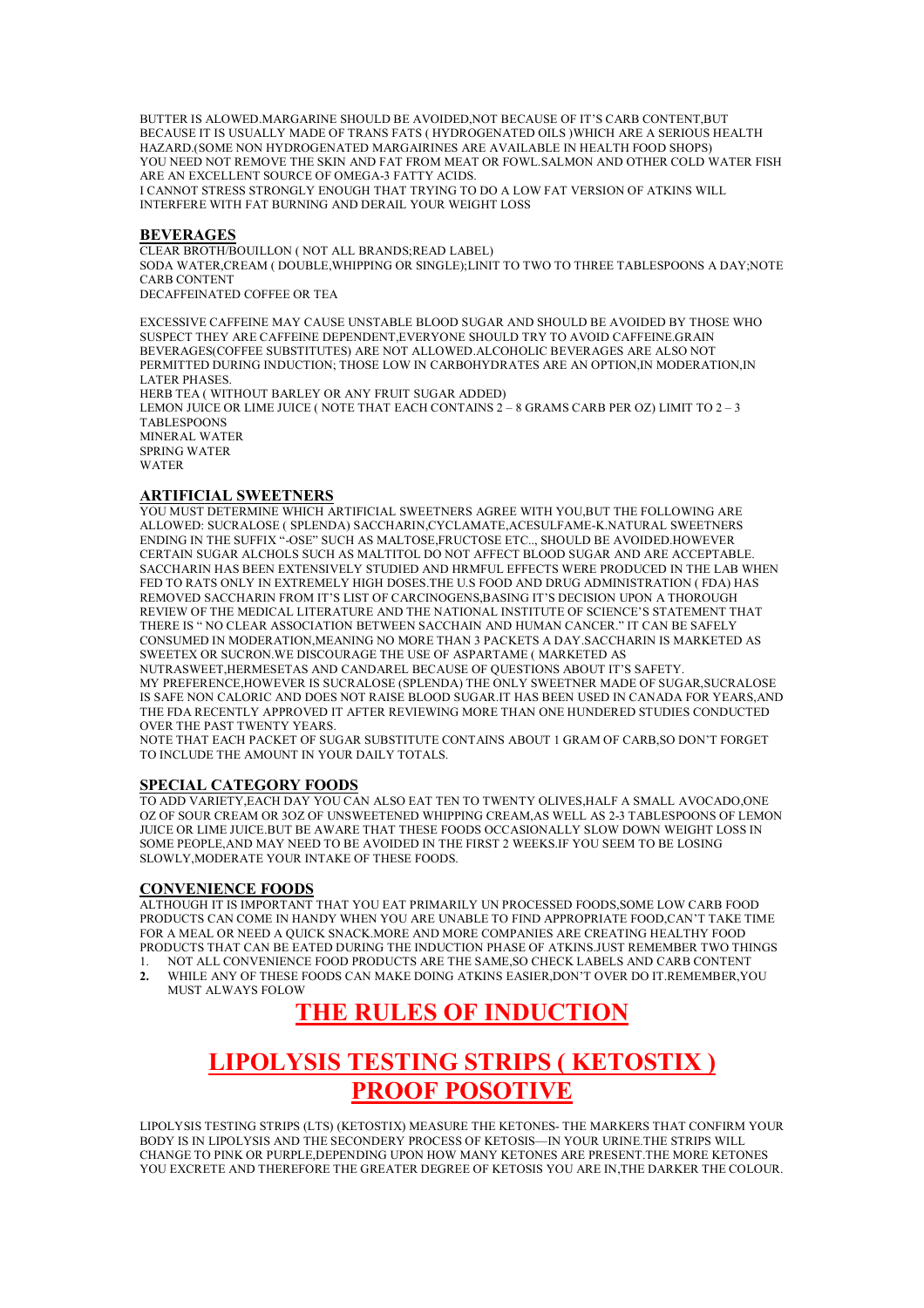# WHAT IF THEY DON'T TURN COLOUR?

FIRST MAKE SURE THAT NONE OF YOUR FOODS EXCEPT YOUR SALAD AND OTHER VEGGIES CONTAIN CARBS,MEANING NO HIDDEN SUGARS,NO BREADING ETC.THEN STRICTLY FOLLOW INDUCTION FOR FIVE DAYS, IF THE LTS STILL HAVEN'T CHANGED TO AT LEAST PINK, MEASURE YOUR SALADS TO MAKE SURE YOU ARE NOT EATING TOO MANY VEGGIES,STILL NO CHANGE ? TRY CUTTING OUT THE TOMATOES AND ONIONS,WHISH ARE BOTH RELETIVELY HIGH ON THE GLYCEMIC INDEX.FINALLY MAKE SURE YOU ARE NOT CONSUMING EXCESS QUANTITIES OF PROTEIN,WHEN EATEN TO EXCESS PROTEIN CONVERTS TO GLUCOSE. HOWEVER SHOULD YOUR LTS NOT TURN PINK OR PURPLE,DESPITE THE FACT THAT YOU ARE DOING EVERYTHING CORRECTLY,YOU MAY STILL SHOW A DECREASE IN APPETITE,AN IMPROVEMENT IN WELL BEING A LOOSENING OF YOUR CLOTHES AND A SLOW BUT STEADY WEIGHT LOSS AND REDUCTION IN INCHES.THIS SIMPLY MEANS THAT YOU ARE NOT PRODUCING ENOUGH KETONES TO REGISTER ON THE LTS BUT ENOUGH TO BURN FAT.REMEMBER THE STRIPS ARE TOOLS;MAKING THEM CHANGE COLOUR IS NOT THE SOLE OBJECT OF THE GAME.

# **PHASE TWO ONGOING WEIGHT LOSS**

IF YOU ARE STARTING ONGOING WEIGHT LOSS (OWL).I KNOW THAT YOU'VE SUCCEEDED DOING INDUCTION.CONGRATULATIONS ON REACHING THE FIRST STAGE OF YOUR GOAL !OWL IS WHERE YOU'LL START TAILORING ATKINS TO FIT YOU SPECIAL TASTES;IT'S WHAT MAKES ATKINS SO UNIQUE AND A **PLEASURE** 

ALTHOUGH MORE LENIENT THAN INDUCTION,OWL WILL CONTINUE TO REVEAL THE WONDERS OD DISSOLVING FAT.EXPECT A GRADUAL DECREASE IN THE RATE AT WHICH THE POUNDS AND INCHES DROP OFF.THIS IS A DELIBRATE PART OF THE PLAN.I HAVE TO REPEAT ONE THING: ALLOWING A FEW MORE CARBS IN AT THIS PHASE IS NOT A LICENSE TO RETURN TO YOUR OLD HABITS OF DINING ON FOODS FULL OF SUGAR,WHITE FLOUR AND OTHER JUNK CARBS.THE QUALITY OF THE CARB FOODS YOU EAT CONTINUES TO BE AS IMPORTANT AS THE QUANTITY.

# **MAKE YOUR GOAL SPECIFIC**

YOU'VE SET A GOAL, AND THAT'S GREAT ! BUT MAKE SURE YOUR GOAL IS SPECIFIC. PLANNING TO LOSE 35 POUNDS,FOR EXAMPLE,IS FAR BETTER THAN PLANNING TO LOSE SOME WEIGHT,BUT YOU PROBABLY WON'T LOSE THHE FULL 35 UNLESS YOU HOLD IT IN YOUR MIND AS THE DESTINATION OF YOUR JOURNEY.

#### **VISUALIZE**

IN OTHER WORDS,ONCE YOUíVE SAID YOU ARE GOING TO LOSE 35 LBS,GO EVEN FURTHER AND VISUALIZE HOW YOUR BODY IS GOING TO LOOK, WHAT NEW CLOTHES YOU ARE GOING TO BE ABLE TO WEAR, KEEP IN YOUR MIND HOW GREAT YOU ARE GOING TO FEEL AND LOOK.

# **HOW TO DO OWL**

ON OWL YOU WILL CONTINUE TO BURN AND DISSOLVE FAT MAINTAIN CONTROL OF YOUR APPETITE LEARN HOW MUCH CARBS YOU CAN INTAKE TO CARRY ON LOSING WEIGHT EAT A WIDER CHOICE OF FOODS

# **RULES OF OWL**

TO BE SUCCESSFUL ON OWL REMEMBER TO : KEEP PROTEIN AND FAT AS THE MAINSTAYS OF YOUR NUTRITIONAL REGIMEN INCREASE YOUR DAILY CARB INTAKE BY NO MORE THAN 5 GRAMS EACH WEEK ADD NEW FOODS IN THE ORDER LISTED IN THE CARB LADDER ADD ONE NEW FOOD GROUP AT A TIME EAT A FOOD GROUP NO MORE THAN 3 TIMES PER WEEK TO START,THEN EAT DAILY STOP NEW FOODS IMMEDIATLEY IF THEY PROVOKE WEIGHT GAIN, THE RETURN OF PHYSICAL SYMPTOMS LOST DOING INDUCTION OR INCREASED APPETITE OR CRAVINGS CONTINUE DOING OWL UNTIL YOU HAVE 5 - 10 POUNDS LEFT TO LOSE

# **HOW TO FOLLOW PHASE 2**

THERE ARE 3 KEY DIFFERENCES BETWEEN INDUCTION AND ONGOING WEIGHT LOWW THE FIRST IS OBVIOUS.YOU WILL CONSUME MORE CARBS SECOND WHEREAS DURING INDUCTION YOU ATE YOUR PROTEIN AND FAT FOODS PLUS 3 CUPS OF SALAD AND OTHER VEGGIES,OWL ALLOWS YOU MUCH MORE CHOICE.THAT MEANS YOU CAN NOW CRAFT A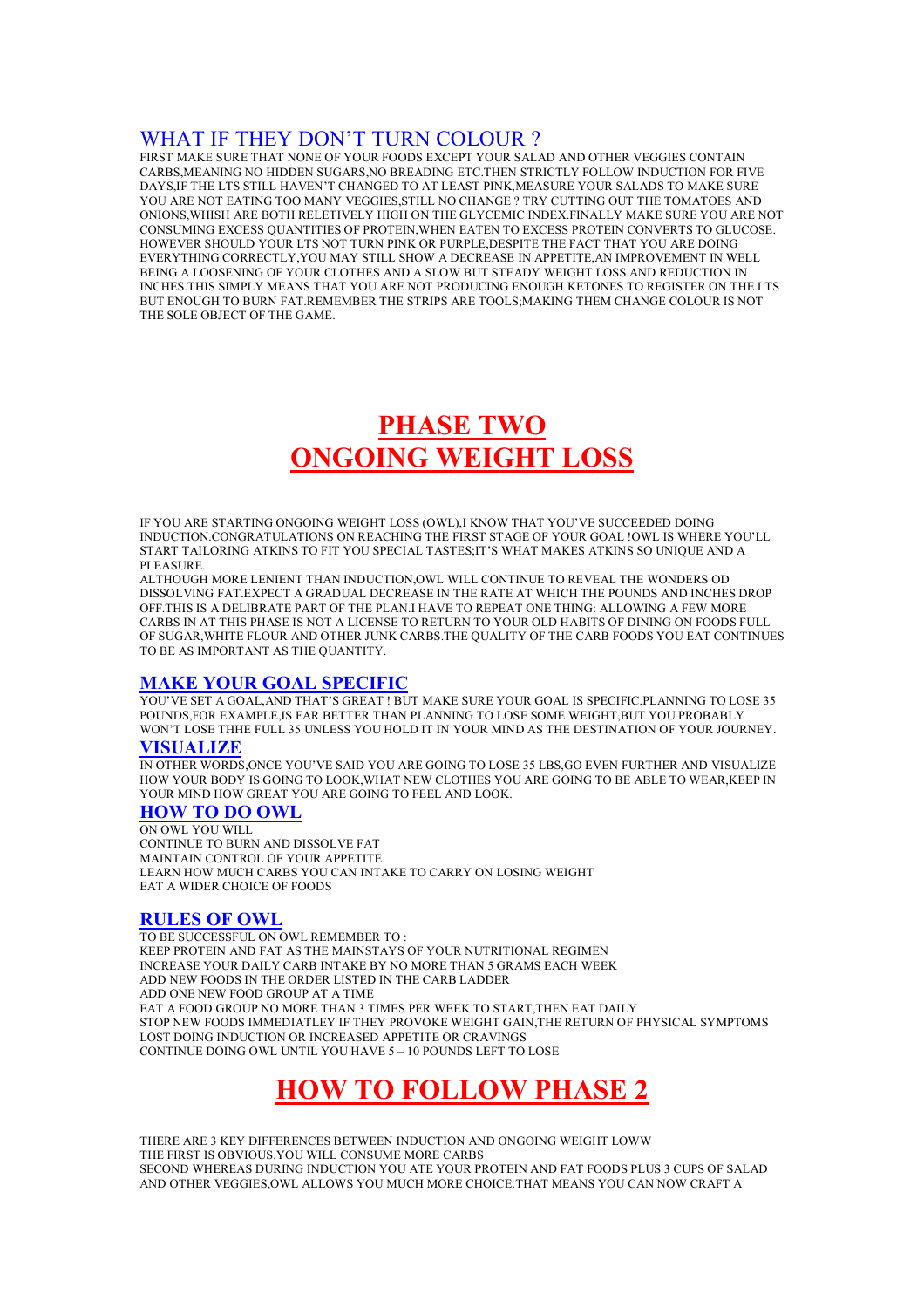WEIGHT LOSS PLAN THAT IS YOURS.BUT IT ALSO MEANS AND HERE'S THE THIRD KEY -- THAT COUNTING CARBS IS TRULY YOUR RESPONSIBILITY

IF YOU DON'T COUNT THEN YOU COULD GET INTO TROUBLE !!! **YOUR OWN PRIVATE NUMBER**

LIFE IN THE 21<sup>ST</sup> CENTURY MEANS LOTS OF NUMBERS TO REMEMBER, WHAT WITH CELL-PHONE NUMBERS,BANK NUMBERS AND THE LIKE,BUT IíM GOING TO GIVE YOU THE TOOLS TO FIND ANOTHER NUMBER THAT IS JUST AS ESSENTIAL FOR YOUR LIFESTYLE.REMEMBER THESE TWO BASIC PRICIPLES WHEN YOU DO THE ATKINS DIET YOUR RATE OF WEIGHT LOSS IS GENERALLY PROPORTIONAL TO THE AMOUNT OF CARBS YOU CONSUME.THE LEVEL OF CARBS YOU CONSUME CAN BE MEASURED,BY ATTACHING NUMERICAL QUANTITIES TO THE CARB FOODS YOUíRE EATING,YOU KNOW HOW MUCH YOU CAN SAFELY EAT

YOUR DAILY THRESHOLD OF CARBS CONSUMPTION IS YOUR CRITICAL CARBOHYDTRATE LEVEL FOR LOSING (CCLL)STAY BELOW THIS NUMBER AND YOU WILL EXPERIENCE ONGOING WEIGHT LOSS.GO ABOVE IT AND YOUR WEIGHT LOSS STALLS.HEREíS HOW YOUíLL DETERMINE YOUR CCLL.EACH WEEK YOU WILL INCREASE THE QUANTITY OF CARBS YOU EAT BEYOND THE SALAD AND ONE CUP SERVING OF VEGGIES ALLOWED DURING INDUCTION.THESE INCREMENTS SHOULD MEASURE ROUGHLY 5 GRAMS OF DAILY CARBS REPRESENTING ONE "LEVEL"

DURING THE FIRST WEEK ON OWL,INCREASE YOUR DAILY CARB INTAKE FROM THE 20 GRAMS A DAY ON INDUCTION TO 25 GRAMS A DAY----- GOING UP ONE LEVEL

I RECOMMEND YOU ADD EITHER ANOTHER SALAD, HALF AN AVOCADO, A CUP OF CAULIFLOWER OR 6 - 8 STALKS OF ASPARAGUS OR ANOTHER VEGGIE.CONTINUE TO EAT THIS WAY FOR THE REST OF THE WEEK.AS LONG AS YOUR WEIGHT LOSS CONTINUES STEADILY, YOU CAN GO UP ANOTHER LEVEL—TO 30 GRAMS DAILY—THE FOLLOWING WEEK.IF YOU ARE A VEGGIE LOVER,YOU MAY BE HAPPY CONTINUING TO ADD MORE SALAD GREENS AND OTHER VEGGIES.OR YOU MAY CHOOSE TO ADD A HALF CUP OF COTTAGE CHEESE,AN OZ OF SUNFLOWER SEEDS,OR A DOZEN MACADAMIA NUTS.IF YOU HAVE BEEN FEELING FRUIT DEPRIVED,NOW IS THE TIME TO ADD BERRIES,THE FRUITS LOWEST ON THE GLYCEMIC INDEX.(13 AVERAGE SIZE STRAWBERRIES CONTAIN 5 GRAMS OF CARBS)

LOOK AT THE "POWER OF FIVE" SET BELOW FOR OTHER SUGGESTIONS OF FOODS YOU CAN ADD TO YOUR DAILY MENU.MOST PEOPLE FIND IT BEST TO ADD BACK FOODS IN A CERTAIN ORDER—WHAT I CALL THE CARBOHYDRATE LADDER( SEE BELOW)

NOTE THAT FEW PEOPLE WILL BE ABLE TO ADD BACK ALL THESE FOOD GROUPS IN OWL.THOSE ON THE SECOND HALF OF THE LIST TEND TO RANK HIGHER ON THE GLYCEMIC INDEX AND ARE MORE COMMONLY INTRODUCED IN PREMAINTENENCE.FOLLOWING THIS ORDER TENDS TO MINIMIZE BLOOD SUGAR SURGES THAT COULD REACTIVATE CRAVINGS.

# **CARBOHYDRATE LADDER**

- 1. MORE SALAD AND OTHER VEGGIES ON THE ACCEPTABLE FOODS LIST 2. FRESH CHEESES (AS WELL AS MORE AGED CHEESE)
- 2. FRESH CHEESES ( AS WELL AS MORE AGED CHEESE)
- 3. SEEDS AND NUTS
- 4. BERRIES<br>5. WINE AN
- WINE AND OTHER SPIRITS LOW IN CARBS
- 6. LEGUMES
- 7. FRUITS OTHER THAN BERRIES AND MELONS
- 8. STARCHY VEGGIES
- 9. WHOLE GRAINS

EACH WEEK YOU'LL GO UP ANOTHER LEVEL, ADDING ANOTHER 5 GRAMS UNTIL EVENTUALLY YOU'LL REACH A NUMBER AT WHICH YOU STOP LOSING.THAT'S HOW YOU FIND YOUR CCLL.ABOVE IT YOU LOSE NO MORE,OR YOU BEGIN TO GAIN.BELOW IT YOU CONTINUE TO LOSE.THE LOWER YOUR METABOLIC RESISTANCE TO WEIGHT LOSS AND THE GREATER YOUR LEVEL OF PHYSICAL ACTIVITY,THE HIGHER THAT NUMBER WILL BE.

ONCE YOU CALCULATE YOUR CCLL.YOU'LL BE ABLE TO SAY TO ANOTHER ATKINS FOLLOWER." MY CRITICAL CARBOHYDRATE LEVEL FOR LOSING IS 45 GRAMS. WHAT'S YOURS ?" OR IT MIGHT BE HIGHER -SAY 50, OR AS LOW AS 25.TO GET AN IDEA OF THE RANGE THAT IS POSSIBLE,SEE THE TABLE SET BELOW,AS I'VE MENTIONED BEFORE, METABOLIC RESISTANCE IS INFLUENCED BY AGE, GENDER, ACTIVITY LEVEL,HORMONE ISSUES,LEVEL OF PHYSICAL ACTIVITY,PRESCRIPTION MEDICATIONS AND OTHER FACTORS,SO THE RANGE IN CCLLs CAN BE GREAT.

IF YOU EAT BEYOND YOUR CCLL, YOUR SCALE AND MEASURING TAPE WILL HERLAD THAT YOU'VE CROSSED A LINE AND YOUíLL MAKE ADJUSTMENTS ACCORDINGLY.MOST PEOPLE SIMPLY DROP BACK DOWN TO THE PRIOR LEVEL OF CARB CONSUMPTION.

LIPOLYSIS TESTING STRIPS ( KETOSTIX ) CAN HELP YOU ASCERTAIN YOUR CCLL IN MAY CASES.THEY GENERALLY STOP TURNING COLOUR AT A POINT A LITTLE BIT BELOW YOU CCLL.WHEN THAT HAPPENS YOUR CCLL WILL BE ONLY A FEW CARBS HIGHER.HOW EVER YOU SHOULD BE AWARE THAT ONCE YOU ARE CONSUMING 50 OR MORE CARBS A DAY,THE LTS WILL NO LONGER REGISTER A CHANGE IN COLOUR.SO LONG AS YOU CONTINUE TO LOSE POUNDS AND INCHES AND EXPERIENCE NO RECURRENCE OF YOUR PRE ATKINS LEVELS OF HUNGER,CRAVINGS AND OTHER SYMPTOMS,REST ASSURED THAT ALL IS WELL.YOU ARE STILL FUNCTIONING ON A PRIMARILY FAT BURNING METABOLISM EVEN THOUGH YOU MAY NOT BE PRODUCING ENOUGH KETONES TO SHOW UP IN YOUR URINE.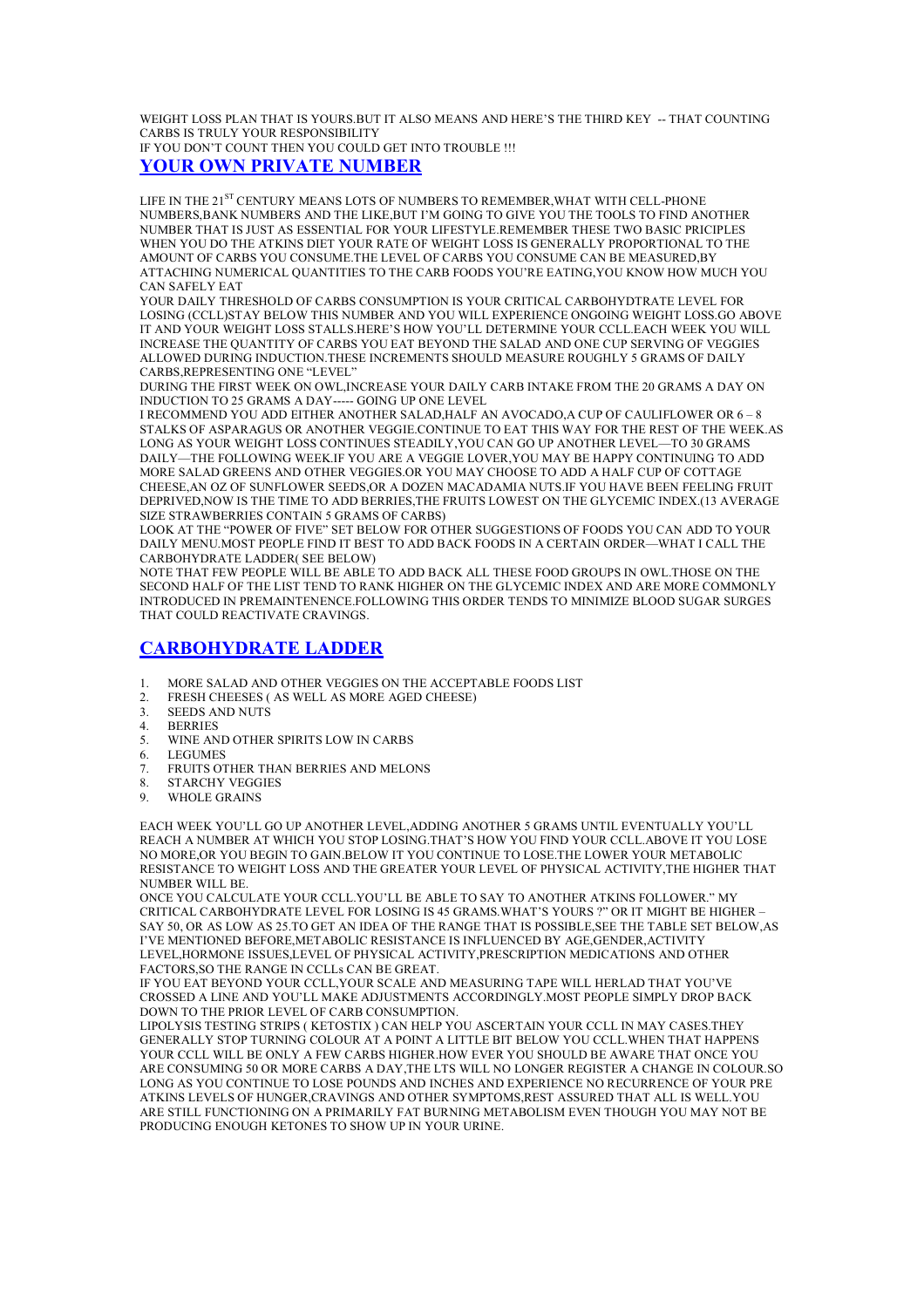# **CARBOHYDRATE GRAM LEVELS AND METABOLIC RESISTANCE FOR LOSING**

METABOLIC RESISTANCE<br>
HIGH <15 GRAMS OF CARRS

HIGH <15 GRAMS OF CARBS PER DAY<br>AVERAGE 15 - 40 GRAMS OF CARBS PER D 15 – 40 GRAMS OF CARBS PER DAY LOW  $40 - 60$  GRAMS OF CARBS PER DAY<br>REGULAR EXCERCISER\* 60 – 90 GRAMS OF CARBS PER DAY  $60 - 90$  GRAMS OF CARBS PER DAY

• A REGULAR EXERCISER IS SOMEONE WHO DOES VIGOROUS EXERCISE FIVE DAYS A WEEK FOR AT LEAST 45 MINS

# **THE WISE OWL MIND SET**

THE OWL PHASE IS ALL ABOUT CHOICE.THE CHOICES YOU MAKE SHOULD FOCUS ON HEALTHY AND PLEASURABLE ADDITIONS,WITH A STRONG EMPHASIS ON FOODS THAT CONTRIBUTE BOTH.AS YOU ADD FOODS IN ROUGHLY 5 GRAM CARB INCREMENTS,YOU CAN PROBABLY MOVE BEYOND VEGGIES TO OTHER FOODS,SUCH AS NUTS,BERRIES AND POSSIBLY GRAINS.ALTHOUGH YOU WILL BE EATING PRIMARILY NATURAL,UNPROCESSED FOODS,YOU WILL FIND AN INCREASING NUMBER OF CONVEINIENCE FOODS CREATED FOR PEOPLE SEEKING TO FOLLOW A LOW CARB NUTRITIONAL APPROACH.REMEMBER: READ THE LABEL !

### **THE POWER OF FIVE**

THESE PORTIONS CONTAIN ROUGHLY 5 GRAMS OF CARBS.FOOD GROUPS ARE ARRANGED IN THE GENERAL ORDER IN WHICH THEY SHOULD BE ADDED.

**VEGGIES** 340g (12oz ) COOKED SPINICH 110g ( 4oz ) RED PEPPERS 1 MEDIUM TOMATO 75g ( 2 ½ oz ) COOKED BROCCOLI 8 MEDIUM ASPARAGUS 75g ( 2 ½ oz ) CAULIFLOWER 40g ( 1 ½ oz ) CHOPPED ONIONS ½ HASS AVOCADO 120g ( 4 ½ oz ) SUMMER SQUASH DAIRY 140g (5oz ) MOZZARELLA CHEESE 110g (4 oz ) COTTAGE CHEESE 160g ( 51/2 oz ) RICOTTA CHEESE 110 ml ( 4fl oz ) WHIPPING CREAM NUTS AND SEEDS 30g ( 1oz ) OF :  $MACADAMIAS$  (APPROX  $10 - 12$  NUTS WALNUTS ( APPROX 14 HALVES ) ALMONDS ( APPROX 24 NUTS ) PECANS ( APPROX 31 NUTS ) HULLED SUNFLOWER SEEDS ( 3 TABLESPOONS ) ROASTED SHELLED PEANUTS ( APPROX 26 NUTS ) 15g ( ½ oz ) OF CASHEWS ( APPROX 9 NUTS ) FRUITS 37 g ( 1 1/3 oz ) BLUEBERRIES  $23g$  ( $\frac{3}{4}$  oz ) RASPBERRIES 60g ( 2oz ) STRAWBERRIES 60g ( 2oz ) CANTALOUPE.HONEYDEW MELON **JUICES** 60 ml ( 2 fl oz ) LEMON JUICE 60 ml (2 fl oz ) LIME JUICE 110 ml ( 4 fl oz ) TOMATO JUICE CONVENIENCE FOODS YOU CAN SELECT FROM THE VARIETY OF CONVENIENCE FOODS ( BARS AND SHAKES ARE THE TWO MOST AVAILABLE) BUT BE SURE TO DETERMINE THE ACTUAL NUMBER OF DIGESTIBLE CARBS IN ANY PARTICULAR PRODUCTS

# **PRE MAINTENANCE: PREPARE FOR PERMANENT SLIMNESS**

YOU ARE ALMOST THERE ! ALL YOUR GOOD WORK AND HEALTHY EATING HABITS HAVE PAID OFF AND YOU NOW HAVE ONLY 5 – 10 POUNDS TO GO TO REACH YOUR TARGET WEIGHT.GIVE YOURSELF A GOOD PAT ON THE BACK: YOU DESERVE IT.

HAVING SAID THAT,I HAVE TO INSERT A NOTE OF CAUTION.YOU MAY NOT LIKE WHAT FOLLOWS,BUT IT IS VITALLY IMPORTANT THAT YOU HEAR IT.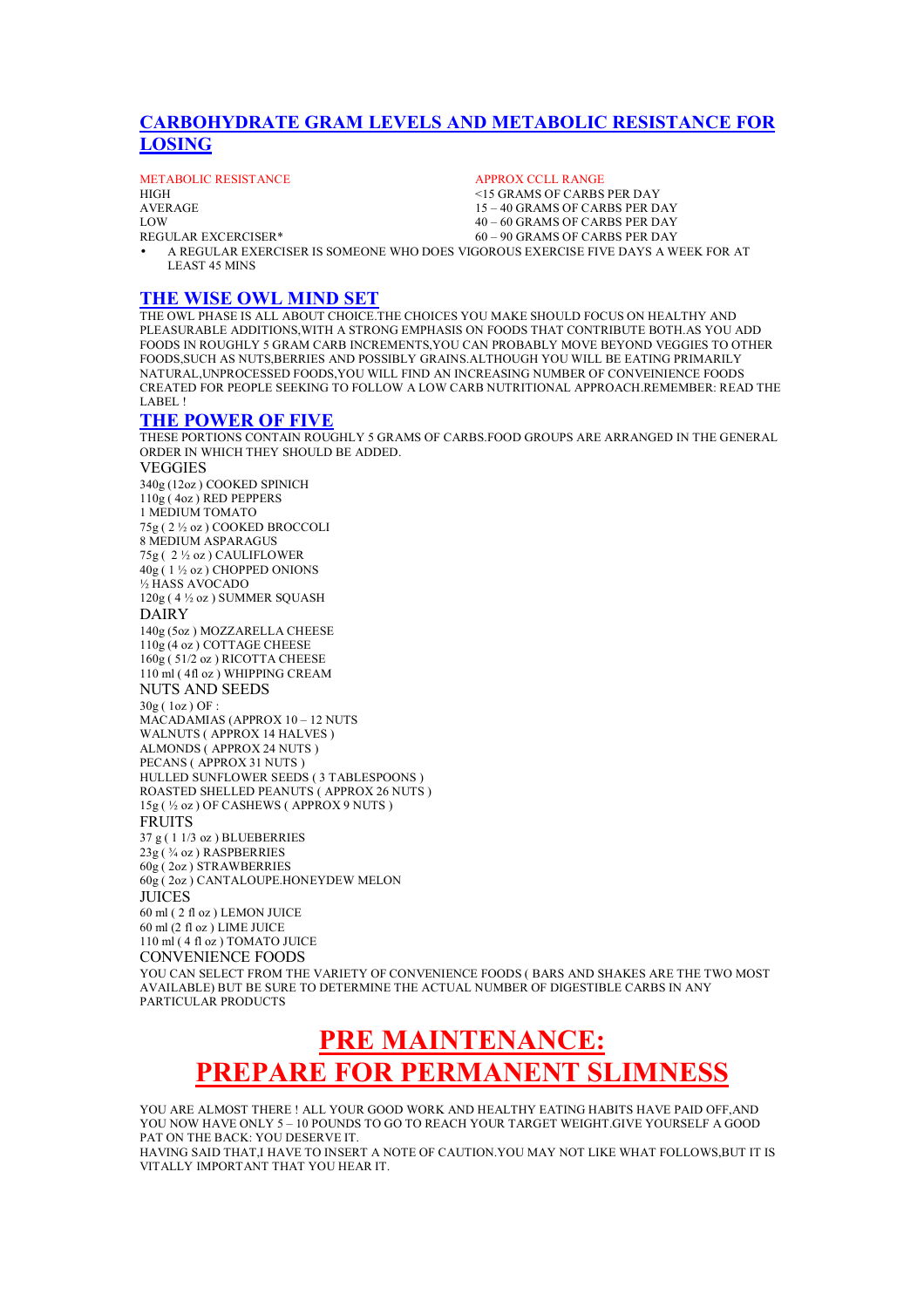IF YOU HAVE BEEN RACING ALONG THE ROAD TO YOUR DESTINATION,NOW IS THE TIME TO PUT ON THE BRAKES.MUCH AS IT IS TEMPTING TO SAY ""I CAN BANISH THESE LAST POUNDS IN A FEW WEEKS NOW THAT I KNOW HOW TO DO THE ATKINS""I STRONGLY ADVISE YOU TO DO SOMETHING THAT SEEMS OUITE THE OPPOSITE ON PRE MAINTENANCE,THE ALL IMPORTANT THIRD PHASE OF ATKINS.AS YOU ADVANCE TOWARD LIFETIME MAINTENANCE,MY ADVICE IS TO PROCEED SO SLOWLY THAT YOUR WEIGHT LOSS IS ALMOST IMPERCEPTIBLE.I KNOW THAT THIS SNAIL'S PACE CAN BE EXCRUCIATING WHEN THE END IS IN SIGHT.BUT REMEMBER,GETTING TO YOUR GOAL WEIGHT IS NOT YOUR ULTIMATE GOAL;YOUR REAL GOAL IS TO MAINTAIN THAT MAGIC NUMBER INDEFINITELY.

OUR FOCUS IS NOW DIFFERENT,THERE IS LITTLE DOUBT YOU CAN AND WILL REACH YOUR GOAL WEIGHT. THE ONLY DOUBT IS WHETHER YOU WILL STAY AT THAT WEIGHT FOR LIFE.THE PURPOSE NOW IS TO CREATE THE OPTIMAL LIFETIME EATING PROGRAM,ONE THAT FITS YOU SO PERFECTLY YOU WILL WANT TO STAY ON IT FOR LIFE.

WHEN YOU MOVED TO OWL,YOU DELIBERATELY SLOWED DOWN YOUR WEIGHT LOSS BY ADDING MORE CARBS AND MORE VARIETY TO YOUR MENUS.NOW I AM GOING TO ASK YOU TO SLOW THINGS DOWN EVEN FURTHER.THE MORE YOU LEARN ABOUT EATING AS YOU LOSE THOSE LAST FEW POUNDS,THE BETTER.YOUR NEXT ASSIGNMENT IS TO INCREASE YOUR CARB CONSUMPTION UNTIL YOU ARE LOSING LESS THAN A POUND A WEEK.THE ADDITIONAL FOODS WILL PROVEIDE INCREASED NUTRITION.IDEALLY YOU SHOULD SPEND AT LEAST A MONTH OR TWO IN THIS PHASE.

THERE IS METHOD IN WHAT MAY SOUND LIKE MADNESS.IF YOU SEARCH FOR THE LEVEL THAT ACHIEVES A SMALL AMOUNT OF WEIGHT LOSS,BY THE TIME YOU REACH YOUR GOAL WEIGHT YOU WILL IN EFFECT BE ON LIFETIME MAINTENANCE,AT WHICH TIME YOUR WEIGHT LOSS WILL NATURALLY SLOW TO A HALT.DURING PRE MAINTENANCE YOU WILL BOTH ACCUSTOM YOURSELF TO YOUR LIFETIME EATING PLAN AND GET A GOOD INDICATION OF WHAT IT WILL BE LIKE.THINK OF THIS PHASE AS A LEARNERíS PERMIT,LIKE THE ONE YOU HAD WHEN YOU WERE JUST BEGINNING TO DRIVE.YOU WERE ALLOWED OUT ON THE ROADS,BUT ONLY WITH A LICENSED DRIVER BY YOUR SIDE.PRE MAINTENANCE IS LIKE THAT.YOU'RE OUT THERE DOING IT,BUT YOU STILL NEED SOME MORE HOURS BEHIND THE WHEEL BEFORE IT'S SAFE TO ALLOW YOU ON THE HIGHWAY ALL BY YOURSELF.

THAT'S WHY IT IS CRUCIAL THAT YOU NOT MAKE THE ASSUMPTIONS THAT PRE MAINTENANCE AND LIFETIME MAINTENANCE MUST BE PRETTY MUCH THE SAME THING BECAUSE THEIR NAMES SOUND ALIKE.NOT TRUE: ONE IS A TRAINING PROGRAM;THE OTHER IS THE REST OF YOUR LIFE.IF YOU HAVE ANY MISGUIDED IDEAS ABOUT SKIPPING THIS THIRD PHASE AND GOING RIGHT TO LIFETIME MAINTENANCE,I IMPLORE YOU NOT TO DO SO.IN FACT I WOULD GO SO FAR AS TO SAY THAT PRE MAINTENANCE IS MANDATORY IF PERMANENT WEIGHT LOSS IS TO BE ACHIEVED.LET ME REPEAT THAT: IF YOU OMIT PRE MAINTENANCE YOU MAY WELL BE DOOMED TO FAILURE WHEN IT COMES TO MAINTAINING YOUR WEIGHT LOSS FOR THE LONG TERM.

#### **HOW TO DO PRE MAINTENANCE**

PRE MAINTENANCE IS CRUCIAL TO GETTING YOUR WEIGHT UNDER CONTROL FOR GOOD,BUT IT IS ALSO ABOUT FAR MORE IMPORTANT THINGS,THE FIRST OF COURSE BEING YOUR HEALTH.TO REDUCE YOUR LONG TERM RISK FOR CONDITIONS SUCH AS CARDIOVASCULAR DISEASE,HYPERTENSION AND DIABETES THERE IS NOTHING MORE EFFECTIVE THAN MAINTAINING A HEALTHY WEIGHT.BUT IM ALSO THINKING ABOUT SUCH THINGS AS YOUR ABILITY TO MAKE CHOICES THAT ARE RIGHT FOR YOU.WHEN YOU REALISE YOU CAN BE IN CHARGE OF WHAT YOU EAT HOW YOU LOOK AND HOW HEALTHY YOU ARE IT EMPOWERS YOU IN ALL THE OTHER ASPECTS OF YOUR LIFE.INSTEAD OF WORRYING ABOUT LOOKING GOOD TO PLEASE OTHER PEOPLEYOU ARE LIKELY COMING TO REALISE THAT WHAT MATTERS IS HOW YOU FEEL ABOUT HOW YOU LOOK AND FEEL.YOU ARE LEARNING THE SKILLS THAT ALLOW YOU TO CHANGE YOUR LIFE. WHEN YOU WERE DOING OWL.YOU LEARNED TO INCREASE YOUR CARB INTAKE IN INCREMENTS OF 5 GRAMS.IN THIS PHASE YOU CAN SHIFT INTO A HIGHER GEAR INCREASE YOUR DAILY CARB INTAKE BY 10 GRAMS EACH WEEK SO LONG AS YOU CONTINUE TO LOSE.SEE POWER OF TEN BELOW.IF YOU INTRODUCE NEW FOODS SLOWLY AND INCREASE YOUR GRAMS OF CARBS GRADUALLY,YOUR CCLL SHOULD INCREASE GRADUALLY.THIS NEW AND HIGHER CCLL WILL REFLECT THE FACT THAT YOU ARE NOW LOSING WEIGHT MORE SLOWLY.

AS YOU CONTINUE TO MAKE 10 GRAM INCREMENTAL ADDITIONS,YOU WILL RATHER QUICKLY REACH A POINT AT WHICH YOU WILL FIND THAT YOU ARE NO LONGER LOSING.IF YOU ARE AT YOUR GOAL WEIGHT,STAY AT THAT LEVEL FOR A MONTH OR SO BEFORE YOU INCREASE YOUR DAILY CARB CONSUMPTION BY ANOTHER 10 GRAMS TO SEE IF YOU CAN CONSUME THAT LEVEL WITHOUT GAINING.ONCE YOU DO BEGIN TO GAIN,DROP BACK 10 GRAMS AND YOU SHOULD HAVE ESTABLISHED YOUR CRITICAL CARBOHYDRATE LEVEL FOR MAINTENANCE ( CCLM )

ON THE OTHER HAND,IF AFTER AN INCREMENTAL INCREASE YOU FIND THAT YOU ARE GAINING OR ARE NOT LOSING AND YOU ARE NOT YET AT YOUR GOAL WEIGHT,YOU NEED TO BACK DOWN TO THE PREVIOUS LEVEL.THE LINE BETWEEN GAINING,MAINTAINING AND LOSING IS A THIN ONE AND YOU MAY HAVE TO PLAY WITH YOUR CCLL AND CCLM FOR A WHILE TO UNDERSTAND WHAT YOUR BODY CAN HANDLE. WHILE IT MAY TAKE AS LONG AS 3 MONTHS TO DROP THE LAST FEW POUNDS AND CLEARLY ESTABLISH YOUR CCLM,I REITERATE:THIS LEISURELY PACE IS CRITICAL TO YOUR ULTIMATE SUCCESS.CONTINUE TO ADD NEW FOODS SLOWLY AND CAREFULLY SO YOU'LL BE LEARNING GOOD EATING HABITS AT THE SAME TIME.

## **SOME VARIATIONS ON THE RULE**

ANOTHER APPROACH TO PRE MAINTENANCE IS TO CONTINUE EATING AS YOU WERE AT THE END OF OWL AND TO ALLOW YOURSELF A 20 GRAM CARB TREAT 2 OR 3 TIMES A WEEK.AD A PIECE OF FRUIT OR STARCHY VEG,A SERVING OF BROWN RICE OR SWEET POTATOES,FOR EXAMPLE.YOU CAN ALSO HAVE A GLASS OF WHITE WINE,A LIGHT BEER OR THE WHITE SPIRITS.

STILL ANOTHER WAY TO DO PRE MAINTENANCE IS TO AVERAGE OUT YOUR CARB INTAKE FOR THE WEEK.THIS IS HOW IT WORKS: IF FOR EXAMPLE,YOUR CCLL IS 80 GRAMS,YOU MIGHT DROP BACK TO 60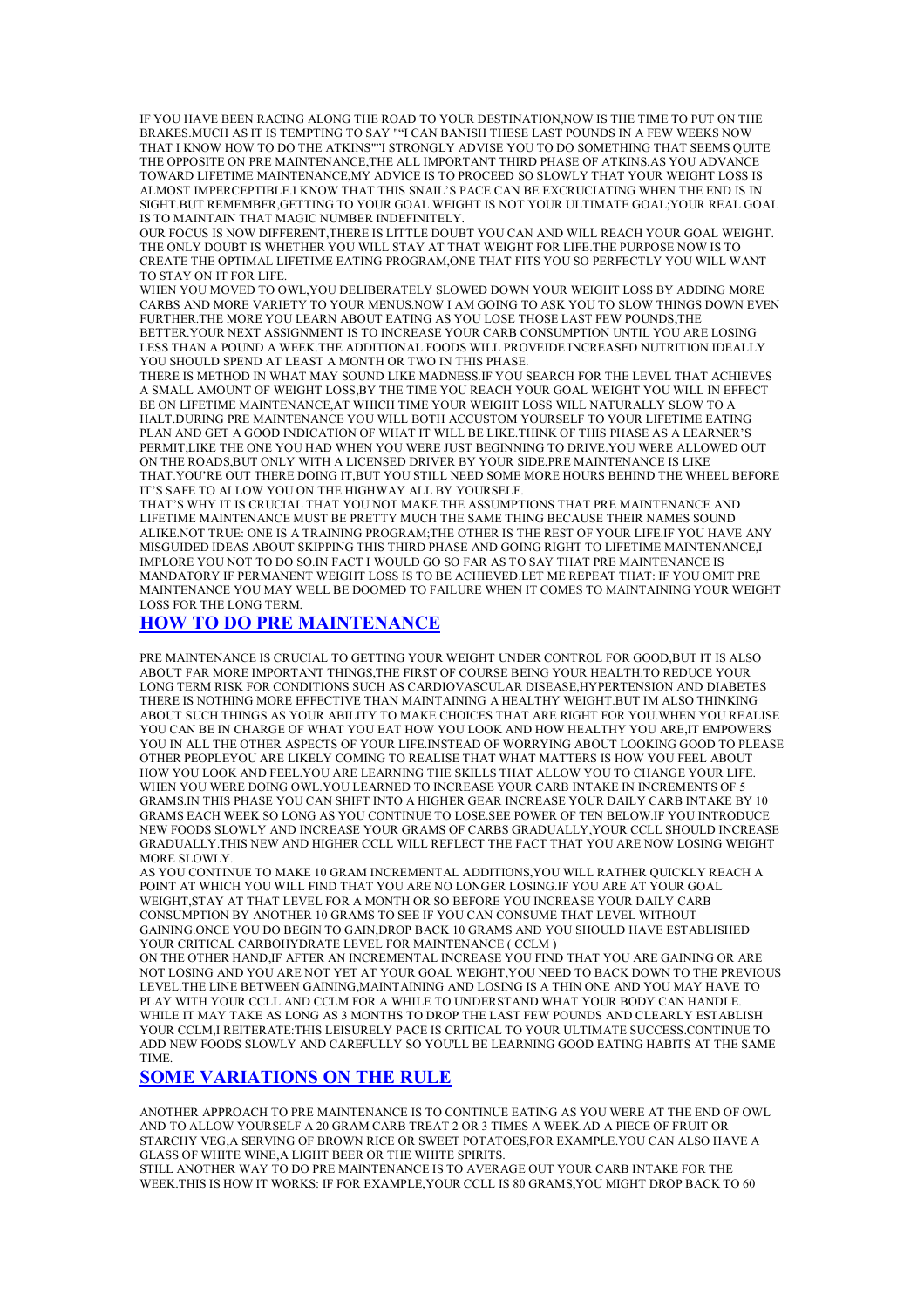GRAMS ON TUESDAY,THEN DEVIATE WITH A BEEF,POTATO AND CARROT STEW THE FOLLOWING NIGHT,PUSHING YOUR DAILY TOTAL TO 100 GRAMS.(UP TIL NOW,WHEN WEIGHT LOSS WAS ESSENTIAL,I HAVE TOLD YOU TO SPREAD YOUR CARBS OUT THROUGH THE DAY,IF YOU DO HAVE A HEAVY DOSE AT ONE MEAL,MAKE SURE THERE IS ENOUGH FAT,PROTEIN AND FIBRE IN THE REST OF THE MEAL TO SLOW THE GLUCOSE LOAD ON YOUR SYSTEM) HOWEVER,IF YOU FIND SUCH DEVIATIONS CREATE CRAVINGS,IT IS PROBABLY BEST FOR YOU TO STICK TO A STEADY NUMBER OF CARBS SPREAD EVENLY THROUGHOUT THE **DAY** 

- BE CAREFUL ! THERE ARE A COUPLE OF REASONS WHY PEOPLE SOMETIMES GET INTO TROUBLE: 1. THEY DONíT RECOGNIZE THAT THIS PHASE IS STILL RELATIVELY RESTRICTIVE OF CARBS,COMPARED
- TO THE WAY THEY WERE EATING BEFORE THEY WERE DOING ATKINS.
- 2. THEY'RE STARTLED TO DISCOVER THAT WITHOUT THE WONDERFUL ADVANTAGE OF DEEP LIPOLYSIS,APPETITE SUPPRESSION HAS DIMINISHED

# **POWER OF 10**

THE FOLLOWING PORTIONS EACH CONTAIN ROUGHLY 10 GRAMS OF CARBOHYDRATES.FOOD GROUPS ARE ARRANGED IN THE GENERAL ORDER IN WHICH THEY SHOULD BE ADDED.

#### **NUTS**

60 g ALMONDS 30 g CASHEWS 60g HAZELNUTS 60g MACADAMIAS 60g ROASTED SHELLED PEANUTS 90g PECANS 50g PINE NUTS 35g PISTACHIOS 80g WALNUTS 60g PUMKIN SEED 55g SESAME SEEDS 60g SUNFLOWER SEEDS

### STARCHY VEGGIES

75 g CARROTS 230g WINTER SQUASH 60g YAMS OR SWEET POTATOES 230g PEAS 240g BEETS 90g PARSNIPS 60g WHITE POTATOES

#### LEGUMES

23g LENTILS 60g KIDNEY BEANS 60g BLACK BEANS 60g HARICOT BEANS 55g CHICKPEAS 60g BROAD BEANS 60g PINTO BEANS

#### FRUIT

½ APPLE 12 CHERRIES 1 PEACH 12 GRAPES 110g STRAWBERRIES ½ GRAPEFRUIT 180g CANTALOUPE MELON 1 KIWI 230g FRUIT COCKTAIL CANNED IN WATER 1 PLUM 1/3 BANANA 1 GUAVA 1/3 MANGO

#### GRAINS

40g LONG GRAIN BROWN RICE 80g PORRIDGE 100g SWEETCORN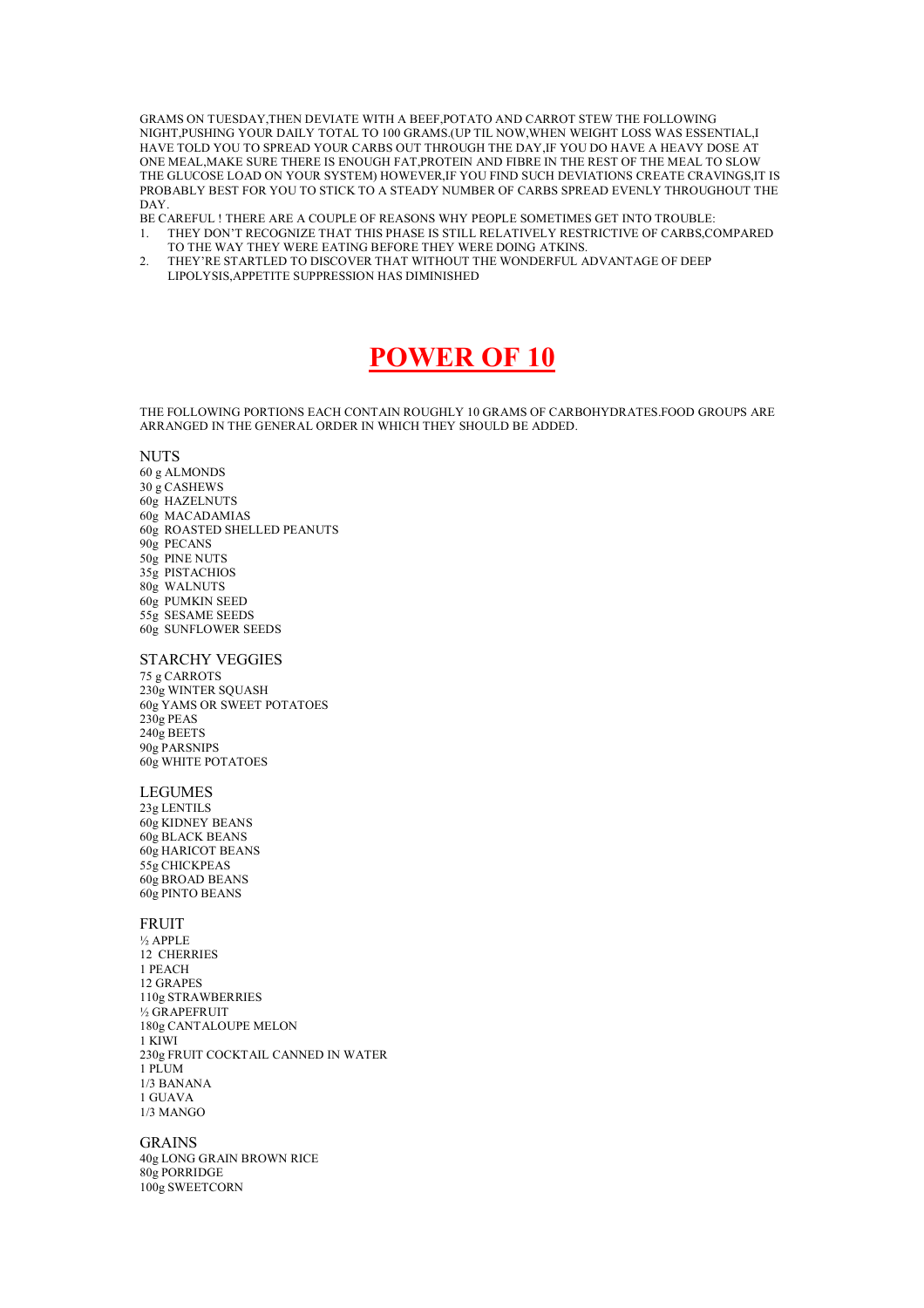1 SLICE WHOLEMEAL BREAD 40g BARLEY 30g SPINACH PASTA ALL FIGURES ARE FOR COOKED VEGGIES,STARCHES AND LEGUMES

# **KEY POINTS !**

. THE KEY TO SUCCESS ON PRE MAINTENANCE IS ADVANCING SLOWLY,LOSING LESS THAN A POUND A WEEK FOR  $2 - 3$  MONTHS

. NOTHING WILL HAVE A MORE SIGNIFICANT EFFECT ON REDUCING YOUR LONG TERM RISKS FOR CARDIOVASCULAR DISEASE,HYPERTENSION AND DIABETES THAN MAINTAINING A HEALTHY WEIGHT. . INCREASE DAILY CARB INTAKE BY 10 GRAMS PER WEEK SO LONG AS YOU CONTINUE TO LOSE,ADDING NEW FOODS SLOWLY AND CAREFULLY

. THE LINE BETWEEN GAINING,MAINTAINING AND LOSING IS A THIN ONE,AND YOU MAY HVE TO PLAY WITH YOUR CCLL AND CCLM FOR A WHILE TO UNDERSTAND WHAT YOUR BODY CAN HANDLE.

# **LIFETIME MAINTENANCE**

THE BELLS SHOULD BE RINGING THE FLAGS FLYING.YOU ARE THERE !!!!! YOU'VE ARRIVED AT THE PLACE WHERE MILLIONS OF OVERWEIGHT PEOPLE HAVE NEVER BEEN SINCE THEY WERE CHILDREN—AT THE WEIGHT YOU WERE MEANT TO BE,AND THE IMPACT ON EVERY PART OF YOUR LIFE IS ENORMOUS.AM I RIGHT ?

NOW LET ME INTERJECT A REALITY CHECK.HAVE YOU WON THE BATTLE OF THE BULGE ? OR HAVE YOU ONLY GRADUATED FROM BOOT CAMP,IN SHAPE NOW FOR THE BATTLE AHEAD ? I CAN PERSONALLY ATTEST TO THE FACT THAT YOU HAVE ACHIEVED THE LATTER.RECIDIVISM AMONG PEOPLE WHO HAVE LOST CONSIDERABLE WEIGHT IS SUCH A WELL DOCUMENTED PHENOMENON THAT MANY CYNICAL DOCTORS ADVISE THEIR PATIENTS NOT TO EVEN BOTHER TRYING TO LOSE ! FORTUNATELY WITH ATKINS,SUCH PESSIMISM IS UNWARRANTED.THIS IS NOT TO SAY YOU DONíT NEED A LIFETIME MAINTENANCE PLAN ACCOMPANIED BY UNCEASING VIGILANCE.THE FORMER IS THE LIFETIME MAINTENANCE PHASE; THE DETERMINATION TO SUCCEED IS YOUR RESPONSIBILITY. I WOULD EXPECT THAT AS YOU TRAVELLED ALONG THE SLOW PRE MAINTENANCE PATH,ONE DAY YOU

REALIZED YOU WERE ACTUALLY IN LIFE MAINTENANCE: YOUR WEIGHT REMAINED CONSTANT WITHIN A POUND OR TWO FOR SEVERAL WEEKS.THE DECISIONS TO MOVE FROM INDUCTION TO OWL AND FROM OWL TO PRE MAINTENANCE WERE CONCIOUS ON YOUR PART.BUT IT IS NOT ALWAYS EASY TO DEFINE THE MOMENT AT WHICH YOU LEAVE PRE MAINTENANCE AND MOVE TO LIFETIME MAINTENANCE; THE FORMER SEGUES NATURALLY INTO THE LATTER.BUT FROM NOW ON YOU WILL HAVE CONSCIOUS CHOICES TO MAKE EVERY DAY OF YOUR LIFE.

# **WHAT LIFETIME MAINTENANCE DOES FOR YOU**

BY NOW YOU SHOULD KNOW THIS BY HEART,BUT IN THIS CASE A LITTLE REPETITION IS A GOOD THING.ADHEARING MAINTENANCE WILL:

- 1. PROVIDE YOU WITH A WAY OF EATING THAT ALLOWS YOU TO STAY SLIM FOR THE REST OF YOUR LIFE<br>2. ALLOW YOU TO MAXIMIZE THE AMOUNT OF HEALTHY CARBOHYDRATE FOODS YOU CAN EAT WHILE 2. ALLOW YOU TO MAXIMIZE THE AMOUNT OF HEALTHY CARBOHYDRATE FOODS YOU CAN EAT WHILE
- STAYING WITHIN 3 5 POUNDS OF YOUR GOAL WEIGHT
- 3. PREVENT RE ADDICTION TO FOODS THAT HAVE GOTTEN YOU IN TROUBLE BEFORE BY HELPING YOU TO AVOID FROUENT EXPOSURE TO THEM
- 4. TEACH YOU HOW TO DROP BACK TO AN EARLIER WEIGHT LOSS PHASE,WHEN NEEDED TO ACHIEVE LIFETIME WEIGHT CONTROL
- 5. TEACH YOU HOW TO MAKE THE HEALTHIEST CARB CHOICES,WHICH WILL ALLOW YOU TO CONTINUE TO STAY IN CONTROL OF YOUR EATING HABITS,FEEL YOUR BEST AND MAINTAIN INPROVED BLOOD-LIPID LEVELS.OPTIMIZE YOUR BLOOD PRESSURE ,ENERGY AND MORE
- 6. TEACH YOU HOW TO ADJUST YOUR CARB CONSUMPTION WHEN METABOLIC CIRCUMSTANCES CHAMGE,BEFORE YOU FIND YOURSELF REGAINING INCHES/WEIGHT
- 7. GIVE YOU A SENSE OF ACCOMPLISHMENT AND CONFIDENCE THAT SPILLS OVER INTO THE REST OF YOUR LIFE

# **HOW TO DO LIFETIME MAINTENANCE PROPERLY**

NOW THAT YOU'VE MADE IT TO YOUR GOAL WEIGHT, YOU CAN CONTINUE TO SELECT FROM A GREATER RANGE OF FOODS AND CONSUME MORE CARBS THAN YOU DID IN THE TWO EARLIER PHASES OF ATKINS.BUT AS IíVE SAID AT EVERY TRANSITION: NO WAY IS THIS A LICENSE TO RETURN TO YOUR OLD EATING HABITS.ALL TOO OFTEN,PEOPLE WIN THE BATTLE OF WEIGHT LOSS ONLY TO LOSE THE WAR OF WEIGHT CONTROL.TO MAINTAIN YOUR GOAL WEIGHT,YOU MUST KNOW YOUR METABOLIC NEEDS.YOUR CCLM WHICH YOU FOUND DURING PRE MAINTENANCE,LETS YOU KNOW HOW MANY CARBS YOU CAN EAT EACH DAY TO MAINTAIN YOUR WEIGHT.STAY RIGHT AT OR AROUND THAT NUMBER,AND YOUR WEIGHT SHOULD NOT FLUCTUATE BEYOND THE PERFECTLY NATURAL RANGE OF 2 - 3 POUNDS.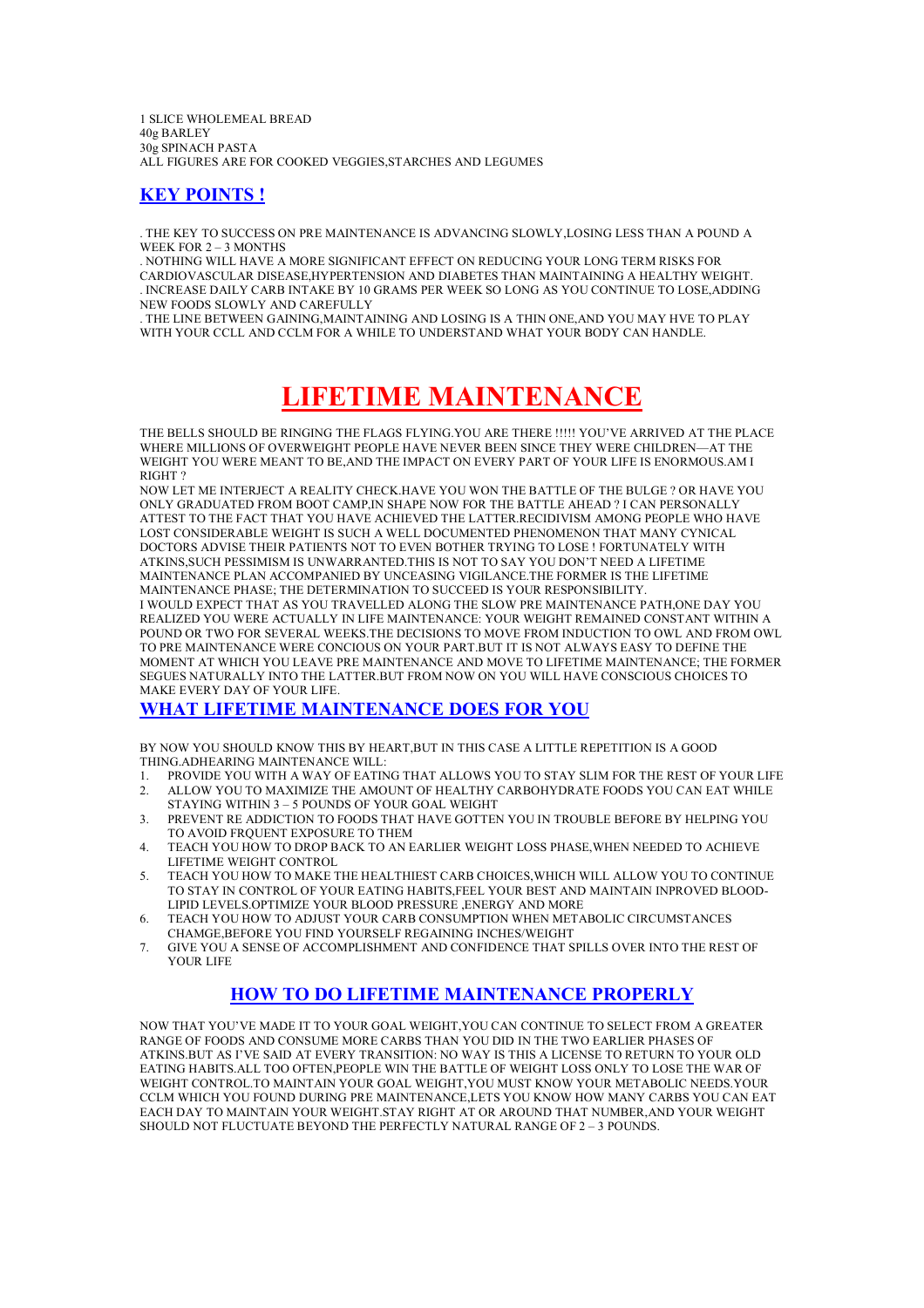# **CARBOHYDRATE GRAM LEVELS AND METABOLIC RESISTANCE FOR MAINTAINING**

### METABOLIC RESISTANCE APPROX CCLM RANGE

HIGH 25 – 40 g OF CARBS PER DAY<br>AVERAGE 40 – 60 g OF CARBS PER DAY  $40 - 60$  g OF CARBS PER DAY LOW 60 – 90 g OF CARBS PER DAY<br>REGILLAR EXERCISER 200 00 MORE & OF CARBS PER DAY 90 OR MORE g OF CARBS PER DAY

# **THE NITTY GRITTY OF MAINTENANCE**

WHAT YOU SHOULD BE ASKING YOURSELF IS "WHAT LEVEL OF CARBS CONSUMPTION DO I FEEL BEST ON ?î THATíS A MORE RATIONAL GOAL THAN TRYING TO FIND THE HIGHEST NUMBER OF CARBS YOU CAN GET AWAY WITH.THIS MAY MEAN YOU ACTUALLY STAY SLIGHTLY BELOW YOUR CCLM.MANY PEOPLE FIND THEY FEEL BETTER ON A LOW LEVEL OF CARBS, PERHAPS ONLY 30 - 35 GRAMS A DAY, THAN THEY DO ON THE MOST LIBERAL VERSION OF THE PLAN OTHER PEOPLE FEEL BEST ON TWICE THAT AMOUNT OF CARBS AND HAVE THE METABOLISM TO SUPPORT IT,THAT IS WHY CCLMs CAN VARY SO GREATLY FROM ONE PERSON TO ANOTHER.REMEMBER YOUR BEST CARB LEVEL IS THE ONE ON WHICH YOU CAN BE HAPPIEST AND HEALTHIEST WITHOUT EXPERIANCING CRAVINGS AND REGAINING WEIGHT.

### **DEALING WITH WEIGHT GAIN**

EVEN WITH FLEXIBILITY AND GREAT FOOD, YOU CAN COME UPON A PATCH OF TROUBLE. WHAT IF YOU'RE HAPPILY EATING AWAY AND FEELING GREAT AND THEN SUDDENLY YOU NOTICE THOSE AWFUL POUNDS AND INCHES ARE STAGING A REVIVAL ? SINCE YOU ARE IN LIFETIME MAINTENANCE. I KNOW YOU'VE REACHED YOUR GOAL WEIGHT. THEREFORE YOUíRE PROBABLY NO LONGER IN LIPOLYSIS WHICH BY DEFINITION INVOLVES AN ELEMENT OF FAT LOSS.NEWLY SLIM PEOPLE ARE NO LONGER TRYING TO SHED POUNDS, AND SO THEY DON'T BURN FAT FOR FUEL MOST OF THE TIME BECAUSE THEY'RE ABOVE THEIR CCLL.

BUT HERE'S THE CATCH THAT MANY PEOPLE DON'T SEE: THERE IS VERY LITTLE LEEWAY BEFORE YOU BREAK THROUGH YOUR CCLM TO THE LEVEL AT WHICH YOU BEGIN TO GAIN.A TYPICAL MALE OF AVERAGE AGE METABOLIC RESISTANCE MAY FIND HE HAS A CCLM OF 50 GRAMS.AS LONG AS HE REGULARLY EATS NO MORE THAN 50 GRAMS OF CARBS A DAY HE WILL NOT LOSE MORE WEIGHT AND BECOME TOO THIN.ON THE OTHER HAND, IF HE STARTS CONSUMING 60 GRAMS A DAY, HE'LL BE ABOVE HIS CCLM AND WILL START TO REGAIN WEIGHT.

AT YOUR GOAL WEIGHT YOU ARE IN FACT PRETTY BALANCED IN YOUR CARB INTAKE.NOTHING IS EXACT,OF COURSE.LIFE HAS A WAY OF CHANGING AND YOUR WEIGHT WILL IN FACT CONSTANTLY SHIFT UP AND DOWN BY SMALL INCREMENTS.THE MOST CONVENIENT WAY TO MAINTAIN YOUR BEST WEIGHT NOW IS TO NOT EVER LET THAT "UP" GET TOO FAR OUT OF HAND.IF IT DOES YOU MAY FIND YOURSELF SLIDING DOWN AN UPHILL PATH.TO COIN A PHRASE.

I RECOMMEND THAT YOU KNOW YOUR WEIGHT, AFTER ALL, IT'S ONE ASPECT OF YOUR GENERAL HEALTH THAT YOU CAN EASILY KEEP TRACK OF.GETTING ON THE SCALES AT LEAST ONCE A WEEK IS A MUST FOR SUCCESSFUL WEIGHT MAINTENANCE. WHEN YOU FIND THAT YOU'VE GONE 5 POUNDS OR MORE OVER YOUR MAINTENANCE WEIGHT OR THAT YOUR CLOTHES ARE GETTING TIGHT,YOU MUST PUT THINGS BACK ON THEIR PROPER COURSE.AND YOU MUST DO IT WITHOUT DELAY !

DONíT GET DEPRESSED AND GIVE UP.EVEN IF YOU DO TEMPORARILY GET OFF TRACK,CONTINUE TO EXERCISE.IT'S CRUCIAL THAT YOU DON'T SURRENDER ALL CONTROL.START WITH INDUCTION AND STAY ON OWL UNTIL YOU'VE REACHED YOUR GOAL WEIGHT AGAIN, AT WHICH TIME YOU SHOULD EASE BACK INTO LIFETIME MAINTENANCE.

REMEMBER GOING STRAIGHT BACK TO THE INDUCTION PHASE IS AS SIMPLE AS BEGINNING ATKINS IN THE FIRST PLACE.DO NOT GO BACK TO LIFE MAINTENANCE WITHOUT LOSING ALL YOU HAVE REGAINED.IT'S SIMPLE.A SALAD A DAY.A PORTION OF VEGGIES, PLENTY OF PROTEIN AND FAT AND VOILA ! YOU'VE SLASHED YOUR WEIGHT BACK IN AS LITTLE AS  $6 - 8$  DAYS, OR TWO OR THREE WEEKS DEPENDING UPON YOUR DEGREE OF METABOLIC RESISTANCE.

# **SOME PARTING RECOMMENDATIONS**

FOR THOSE OF YOU WHO HAVE BEEN SUCCESSFUL,YOUR NUTRITIONAL VOYAGE SEEMS TO BE ALMOST OVER.IT WILL CONTINUE INDEFINITELY.I HOPE,BUT YOUíRE DRIVING THE CAR I WANT TO LEAVE YOU WITH EIGHT BASIC PRINCIPLES FOR YOUR LIFE TIME DOING ATKINS:

- 1. BE FOOD AWARE,REMEMBER THAT FRESH MEAT,FISH,FOWL,VEGGIES,NUTS,SEEDS AND OCCASIONAL FRUITS AND STARCHES ARE THE FOODS NATURE INTENDED YOU TO EAT.THAT PACKAGED REFINED CARBOHYDRATE STUFF IN THE SUPERMARKET PUTS MONEY IN SOMEBODY'S POCKET. AND IT PUTS GARBAGE INTO YOUR STOMACHE.THIS IS THE ONLY BODY YOU'VE GOT.NOTICE HOW GOOD IT FEELS NOW ! NOTICE HOW MUCH BETTER IT LOOKS ! KEEP IT THAT WAY !
- 2. BE WARY,ENDLESSLY WARY OF SUGAR AND CORN SYRYP AND WHITE FLOUR AND CORNSTARCH.LOOK AT THE LABELS OF ANY PACKAGED FOOD YOU ARE CONSIDERING AND AVOID THOSE CONTAIN SUGAR,CORN SYRYP AND HONEY.AND READ THOSE LABELS FOR THE CARB CONTENT OF THE FOODS YOU WANT TO EAT.